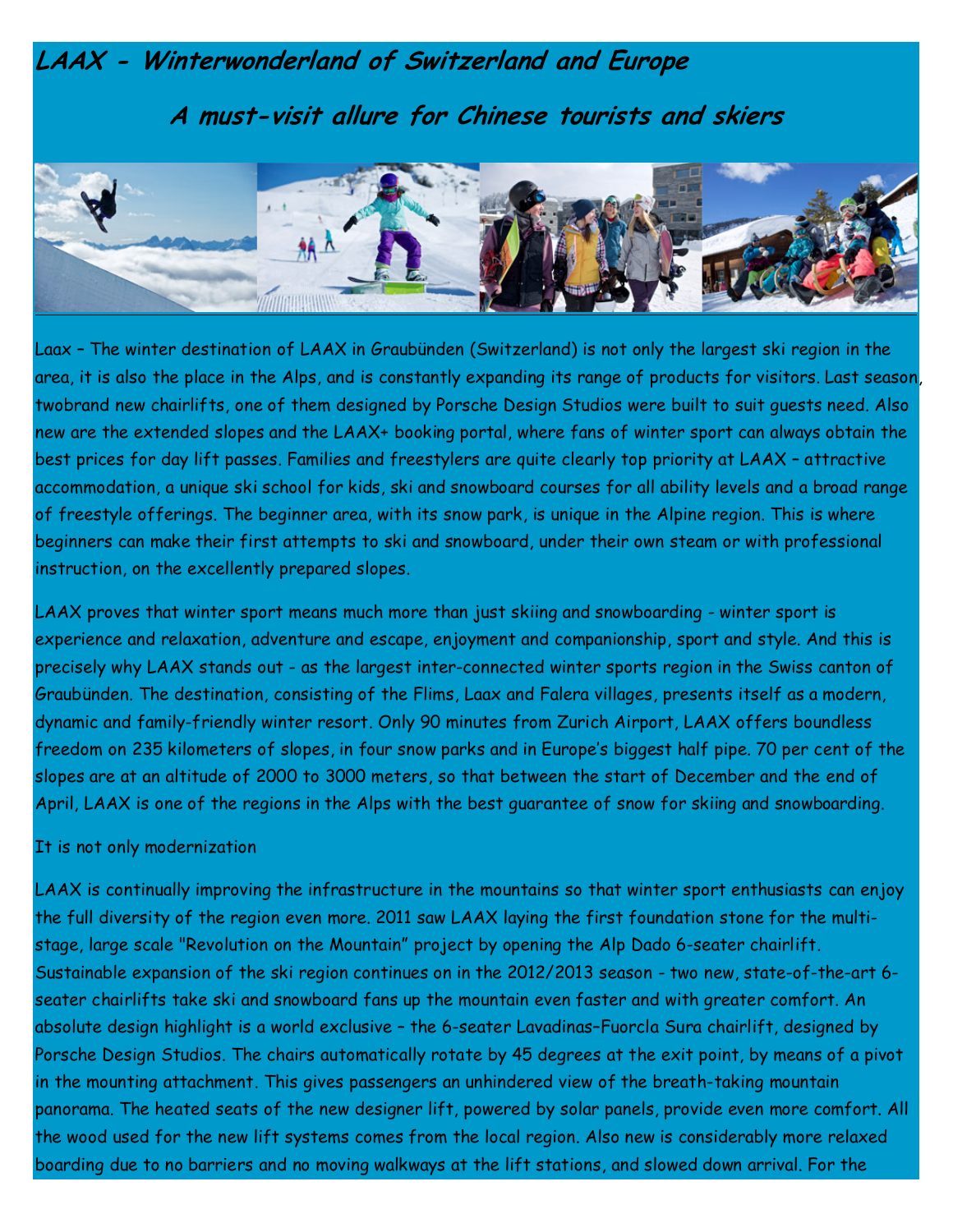upcoming winter season LAAX improved their freestyle skill by creating the biggest kicker pro-line there is in Europe. Besides this huge effort to stay the number 1 freestyle resort LAAX has also revised and updated their slopes for beginners. Slopes are wider and level out.



#### LAAX for newcomers: skiing and snowboarding made easy

Beginners are fully catered for in LAAX. The special "LAAX for beginners" programme quickly teaches beginners the important basics in ski and snowboard course, and they are able to have fun on the slopes from the very start. The 4-hour beginner course includes professional tuition, a one-day lift ticket, rental equipment and lunch together on the mountain. It doesn't matter whether this is your first time on skis, whether you are learning new freestyle tricks or are brushing up your technique - there is a suitable course for everyone. Please visit www.laax.com to book your course. Initial experience can be put to the test in the beginner snow park- here winter sport fans can expect a range of different obstacles of varying difficulty levels over a length of 300 meters. Visitors can find the best offers for day lift tickets in the LAAX+ online shop under plus.laax.com – making the LAAX experience available for CHF 39 instead of 73 CHF (roughly 32 instead of 61 Euros).

### MORE VARIETY

LAAX is so varied that it is more than just a winter resort. It is an exciting, sun-drenched holiday destination, where everyone can find what they are looking for. For young freestylers there are 4 snow parks, Europe's largest half pipe and international events. Skiers and snowboarders can enjoy 235 km of perfectly prepared pistes, suitable for beginners or those with more experience. Families too are well catered for by our varied range. This means you can really get the most out of winter on our broad pistes at a resort that is one of the best in Europe for reliable snowfall.

#### MORE FREESTYLE



 The best in freestyle: LAAX is Europe's leading freestyle resort. There are 4 snow parks in all, including the unique freestyle piste and Europe's largest half pipe, so beginners and pros can find the perfect park. The freestyle snowboard elite comes together every year at the Burton